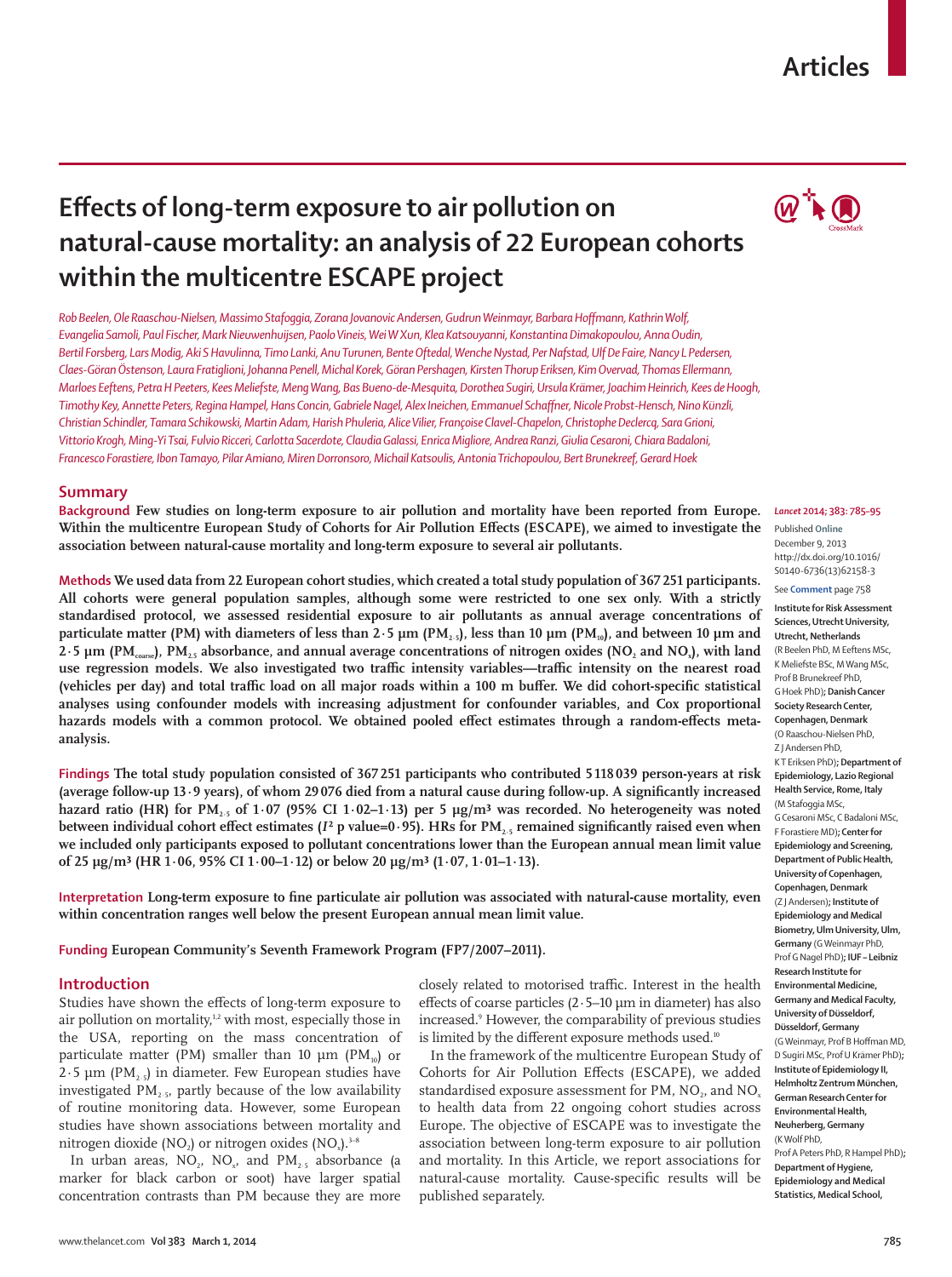**University of Athens, Athens, Greece** (E Samoli PhD, Prof K Katsouyanni PhD, K Dimakopoulou MSc)**; National Institute for Public Health and the Environment, Bilthoven, Netherlands** (P Fischer MSc, Prof B Bueno-de-Mesquita PhD)**; Centre for Research in Environmental Epidemiology (CREAL), Parc de Recerca Biomèdica de Barcelona, Barcelona, Spain** (M Nieuwenhuijsen PhD)**; Consortium for Biomedical Research in Epidemiology and Public Health (CIBER en Epidemiología y Salud Pública-CIBERESP), Madrid, Spain** (M Nieuwenhuijsen, I Tamayo MSc, P Amiano MSc, M Dorronsoro MD)**; MRC-HPA Centre for Environment and Health, Department of Epidemiology and**

#### **Methods Procedures**

We analysed the association between natural-cause mortality and air pollution in each cohort separately with a common statistical protocol and STATA script, which was explained in a training workshop for all local analysts. We sent cohort-specific results to the coordinating institute (Institute for Risk Assessment Sciences, Utrecht University, Netherlands) for central assessment (see appendix pp 1–9 for more details). We combined cohort-specific effect estimates by randomeffects meta-analysis. Pooling of the cohort data was not possible because of data transfer and privacy issues.

#### **Study populations**

We selected 22 cohorts from 13 countries across Europe (table 1 and appendix pp 1–9). All cohorts were samples from the general population. The study areas of most cohorts were a large city with surrounding smaller rural communities. Some cohorts included large regions of the country, such as EPIC-MORGEN in the Netherlands, EPIC-Oxford (which covered much of the UK), the VHM&PP cohort in Austria, and SAPALDIA in three cities in Switzerland. All included cohort studies were approved by the institutional medical ethics committees and undertaken in accordance with the Declaration of Helsinki. Each cohort study followed the rules for ethics and data protection set up in the country in which they were based.

#### **Mortality outcome definition**

In all cohorts, follow-up was based on linkage to mortality registries. Natural-cause mortality was defined on the basis of the underlying cause of death recorded on death certificates as International Classification of Diseases (ICD)-9 codes 001–779 and ICD-10 codes A00–R99. We excluded causes of death not conceivably related to air pollution exposure, such as injury, accidents, and suicide, which account for roughly 5% of total deaths in general.

|                            | Total n*      | <b>Deaths</b><br>from natural<br>mortality | Mean age at Baseline<br>baseline,<br>years (SD) | period                    | Total follow-up<br>time in person-<br>years (mean per<br>observation) | Study area description                                                                                                                               |
|----------------------------|---------------|--------------------------------------------|-------------------------------------------------|---------------------------|-----------------------------------------------------------------------|------------------------------------------------------------------------------------------------------------------------------------------------------|
| EPIC-Umeå, Sweden          | 22136         | 912                                        | 46.0(10.2)                                      | 1992-96                   | 281711 (12.7)                                                         | City of Umeå and surrounding rural areas                                                                                                             |
| FINRISK, Finland           | 10224         | 602                                        | 47.9(13.2)                                      | 1992, 1997,<br>2002, 2007 | 108 434 (10.6)                                                        | Greater Helsinki area and Turku city and its rural surroundings                                                                                      |
| HUBRO, Norway              | 18102         | 1182                                       | 48.3(15.2)                                      | 2000-01                   | 173798 (9.6)                                                          | City of Oslo                                                                                                                                         |
| SNAC-K, Sweden             | 2401          | 395                                        | 70.3(8.1)                                       | 2001-04                   | 15568 (6.5)                                                           | City of Stockholm                                                                                                                                    |
| SALT/Twin gene, Sweden     | 5473          | 581                                        | 58.0(9.9)                                       | 1998-2002                 | 47767 (8.7)                                                           | Stockholm County                                                                                                                                     |
| 60-y/IMPROVE, Sweden       | 3612          | 303                                        | 60.4(0.1)                                       | 1997-99                   | 40 612 (11-2)                                                         | Stockholm County                                                                                                                                     |
| SDPP, Sweden               | 7408          | 248                                        | 47.1(5.0)                                       | 1992-98                   | 102 831 (13.9)                                                        | Stockholm County                                                                                                                                     |
| DCH, Denmark               | 35458         | 3770                                       | 56.7(4.4)                                       | 1993-97                   | 469571 (13-2)                                                         | City of Copenhagen and surrounding areas                                                                                                             |
| EPIC-MORGEN, Netherlands   | 16446         | 795                                        | 43.9(10.9)                                      | 1993-97                   | 217722 (13-2)                                                         | Cities of Amsterdam, Maastricht, and Doetinchem, and surrounding rural areas                                                                         |
| EPIC-PROSPECT, Netherlands | 15670         | 1269                                       | 57.7(6.0)                                       | 1993-97                   | 202 809 (12.9)                                                        | City of Utrecht and surrounding rural areas                                                                                                          |
| SALIA, Germany             | 4352          | 618                                        | 54.5(0.6)                                       | 1985-87,<br>1990-94       | 81093 (18.6)                                                          | Areas in the cities of Dortmund, Duisburg, Essen, Gelsenkirchen, and Herne<br>situated in the Ruhr area, and the adjacent towns of Borken and Dülmen |
| EPIC-Oxford, UK            | 38941         | 2185                                       | 45.8(13.7)                                      | 1993-2001                 | 491542 (12.6)                                                         | Urban and rural areas in a buffer of 400 km around London/Oxford area                                                                                |
| KORA, Germany              | 8399          | 673                                        | 49.5(13.8)                                      | 1994-95,<br>1999-2001     | 88 592 (10.5)                                                         | City of Augsburg and two adjacent rural counties                                                                                                     |
| VHM&PP, Austria            | 117824        | 13081                                      | 41.9(14.9)                                      | 1985-2005                 | 2039328 (17-3)                                                        | State of Vorarlberg, excluding high mountain areas (>600 m above sea<br>level) and areas within 300 m of the state border                            |
| SAPALDIA, Switzerland†     | 3473 (1250)   | 201(65)                                    | 41.1(11.8)                                      | 1991                      | 55 935 (16.1)<br>(20294[16.2])                                        | Cities of Geneva, Lugano, and Basel                                                                                                                  |
| E3N, Francet               | 14313 (10915) | 661 (516)                                  | 53.0(6.7)                                       | 1993-96                   | 192761 (13.5)<br>(147021 [13.5])                                      | Cities of Paris, Grenoble, Lyon, and Marseille and surrounding rural areas                                                                           |
| EPIC-Varese, Italy         | 9871          | 323                                        | 51.7(8.3)                                       | 1993-97                   | 111415 (11-3)                                                         | City of Varese and surrounding rural areas                                                                                                           |
| EPIC-Turin, Italy          | 7261          | 302                                        | 50.4(7.5)                                       | 1993-98                   | 97549 (13-4)                                                          | City of Turin                                                                                                                                        |
| SIDRIA-Turin, Italy        | 5054          | 129                                        | 44.2(6.2)                                       | 1999                      | 55 667 (11.0)                                                         | City of Turin                                                                                                                                        |
| SIDRIA-Rome, Italy         | 9177          | 239                                        | 44.3(6.0)                                       | 1999                      | 102 856 (11-2)                                                        | City of Rome                                                                                                                                         |
| EPIC-San Sebastian, Spain  | 7464          | 352                                        | 49.4(7.7)                                       | 1992-95                   | 93 626 (12.5)                                                         | City of San Sebastian and surrounding area in Basque Country                                                                                         |
| EPIC-Athens, Greece        | 4192          | 255                                        | 49.4(11.7)                                      | 1994-99                   | 46 852 (11.2)                                                         | Greater Athens area                                                                                                                                  |

The order of studies in the table follows a north to south gradient. \*Number of observations without missing value in any confounder variable of model 3 (main model). †Italicised numbers in brackets in these rows represent observations for which particulate matter data were available.

*Table 1:* **Description of the included cohort studies**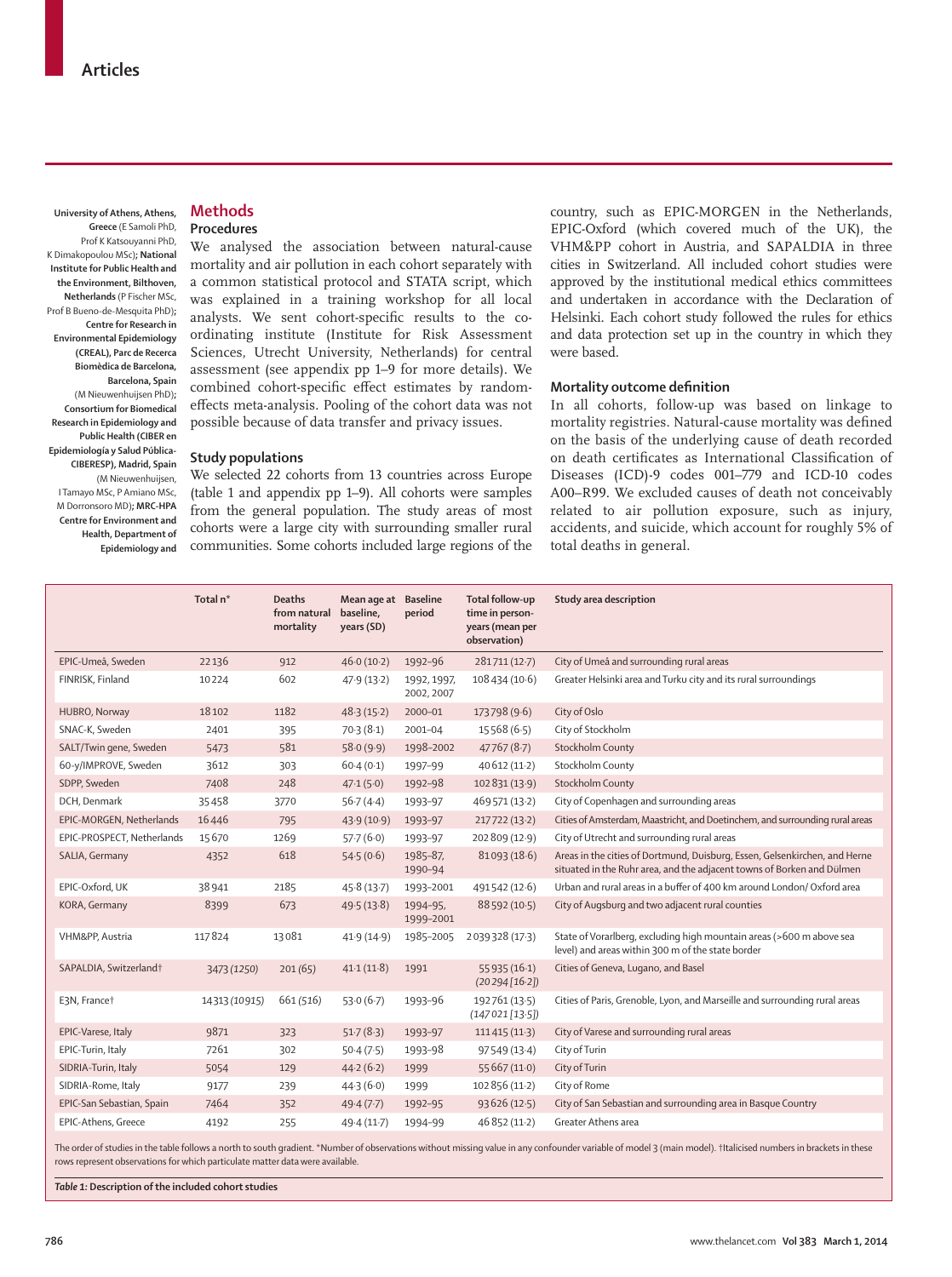**Biostatistics, Imperial College** 

#### **Exposure assessment**

We estimated air pollutant concentrations at the baseline residential addresses of study participants with land use regression models and a standardised procedure, which is described elsewhere.<sup>11,12</sup> Briefly, air pollution was monitored between October, 2008, and May, 2011 in all study areas to obtain annual average concentrations of  $NO_2$ ,  $NO_x$ ,  $PM_{2.5}$ , and  $PM_{10}$ , and  $PM_{2.5}$  absorbance.<sup>13,14</sup> The concentration of  $PM_{\text{coarse}}$  was calculated as the concentration of  $PM_{10}$  minus that of  $PM_{2.5}$ . PM measurements were restricted to 19 of the 22 study areas for budgetary reasons (appendix pp 10–12). Land use regression models were developed to explain the spatial variation of measured annual average air pollution concentrations within each area. Depending on cohort, the models explained 57–89% of the variability in the annual average concentrations of  $PM<sub>2.5</sub>$ , 67–90% of that for  $PM_{10}$ , 44–81% of that for  $PM_{coarse}$ , 56–97% of that for  $PM_{2.5}$  absorbance, 58–90% of that for NO<sub>2</sub>, and 49–91% of that for  $NO<sub>v</sub>$  (appendix pp 10–12). We then used the results of the land use regression models to estimate ambient air pollution concentration at the participants' baseline addresses. In addition to pollutant concentrations, we also used traffic intensity on the nearest road (vehicles per day) and total traffic load (intensity multiplied by length) on all major roads within a 100 m buffer as indicators of exposure to pollution. We analysed these traffic variables separately to identify the effects of living near busy roads for comparison with previous studies.3 Appendix pp 10–12 shows a detailed description of exposure assessment procedures, including back-extrapolation of concentrations to the baseline year and fit of land use regression models.

#### **Statistical analyses**

#### *Cohort-specifi c analyses*

We used Cox proportional hazards models for the cohortspecific analyses. We used age as the timescale because of evidence of better adjustment for potential confounding by age.15 Censoring was done at the time of death for non-natural causes, emigration, loss to followup for other reasons, or at end of follow-up, whichever came first. We analysed air pollution exposure as a linear variable. Potential confounders were available from questionnaires at baseline. We specified three confounder models a priori, with an increasing amount of adjustment from model 1 to model 3. These models were decided on the basis of previous cohort studies of air pollution and mortality and the availability of data for most of the cohorts. Model 1 included only age (time axis), sex, and

**London, St Mary's Campus, London, UK** (Prof P Vineis MD, W W Xun MSc, K de Hoogh PhD)**; CeLSIUS, University College London, London, UK** (W W Xun)**; Division of Occupational and Environmental Medicine, Department of Public Health and Clinical Medicine, Umeå University, Umeå, Sweden** (A Oudin PhD, Prof B Forsberg PhD, L Modig PhD)**; Department of Chronic Disease Prevention, National Institute for Health and Welfare, Helsinki, Finland** (A S Havulinna DSc [tech])**; Department of Environmental Health, National Institute for Health and Welfare, Kuopio, Finland** (T Lanki PhD, A Turunen PhD)**; Division of Environmental Medicine, Norwegian Institute of Public Health, Oslo, Norway** (B Oftedal PhD, Prof W Nystad PhD, Prof P Nafstad MD)**; Institute of Health and Society, University**

|                            | % women | % never<br>smokers | Mean number<br>of cigarettes<br>per day (SD) | Mean years of<br>smoking,<br>mean (SD) | Mean BMI,<br>kg/m <sup>2</sup> (SD) | Fruit intake* | Alcohol<br>intaket | % married<br>or living<br>with partner | % low<br>educational<br>level | % employed<br>or self-<br>employed |
|----------------------------|---------|--------------------|----------------------------------------------|----------------------------------------|-------------------------------------|---------------|--------------------|----------------------------------------|-------------------------------|------------------------------------|
| EPIC-Umeå, Sweden          | 52.2%   | 62.0%              | 2.4(5.6)                                     | 8.8(13.0)                              | 25.0(4.0)                           | 163.0(132.6)  | 3.2(4.0)           | 82.3%                                  | 28.0%                         | 85.4%                              |
| FINRISK, Finland           | 53.8%   | 45.4%              | 3.8(7.8)                                     | 8.6(12.2)                              | 26.4(4.6)                           | 66.3%         | 0.9(1.3)           | 70.1%                                  | 31.0%                         | 69.2%                              |
| HUBRO, Norway              | 56.1%   | 45.9%              | 6.8(8.4)                                     | 11.6(14.4)                             | 25.7(4.1)                           | 39.9%         | 50.8%              | 49.8%                                  | 17.6%                         | 73.4%                              |
| SNAC-K, Sweden             | 60.0%   | 44.3%              | 7.1(9.5)                                     | 9.8(15.2)                              | 26.0(4.1)                           | <b>NA</b>     | 21.8%              | 54.2%                                  | 21.2%                         | 28.6%                              |
| SALT/Twin gene, Sweden     | 55.7%   | 38.7%              | 8.5(9.7)                                     | 16.7(17.3)                             | 28.6(4.1)                           | <b>NA</b>     | <b>NA</b>          | 68.0%                                  | 21.5%                         | <b>NA</b>                          |
| 60-y/IMPROVE, Sweden       | 52.5%   | 41.0%              | 8.0(9.1)                                     | 15.2(16.4)                             | 26.8(4.2)                           | 64.2%         | 8.9(9.7)           | 71.6%                                  | 27.5%                         | 51.4%                              |
| SDPP, Sweden               | 61.7%   | 37.4%              | 8.5(8.8)                                     | 12.3(12.4)                             | 25.6(4.0)                           | 92.4%         | 1.3(1.9)           | 83.6%                                  | 25.5%                         | 91.8%                              |
| DCH, Denmark               | 54.1%   | 36.3%              | 6.3(10.4)                                    | 18.7(17.1)                             | 26.0(4.1)                           | 183.2(151.2)  | 21.7(22.8)         | 69.2%                                  | 29.6%                         | 80.1%                              |
| EPIC-MORGEN, Netherlands   | 54.4%   | 35.0%              | $10-4(11-1)$                                 | 14.3(13.7)                             | 25.2(4.0)                           | 171.9(129.2)  | 12.7(18.0)         | 67.7%                                  | 11.9%                         | <b>NA</b>                          |
| EPIC-PROSPECT, Netherlands | 100%    | 45.0%              | 5.7(7.4)                                     | 15.2(16.5)                             | 25.5(4.1)                           | 231.6 (139.2) | 9.0(12.4)          | 76.9%                                  | 22.2%                         | <b>NA</b>                          |
| SALIA, Germany             | 100%    | 74.5%              | 2.6(6.6)                                     | 4.4(10.5)                              | <b>NA</b>                           | <b>NA</b>     | <b>NA</b>          | <b>NA</b>                              | 28.8%                         | <b>NA</b>                          |
| EPIC-Oxford, UK            | 77.5%   | 63.3%              | 5.0(8.3)                                     | 6.7(11.2)                              | 24.0(3.9)                           | 259.9 (204.5) | 9.1(11.7)          | 70.8%                                  | 36.5%                         | 72.5%                              |
| KORA, Germany              | 50.8%   | 43.7%              | 9.2(13.3)                                    | 12.0(14.2)                             | 27.2(4.6)                           | 59.5%         | 16.3(22.3)         | 75.7%                                  | 12.6%                         | 58.3%                              |
| VHM&PP, Austria            | 56.1%   | 69.9%              | <b>NA</b>                                    | <b>NA</b>                              | 24.8(4.3)                           | <b>NA</b>     | <b>NA</b>          | 68.4%                                  | <b>NA</b>                     | 69.3%                              |
| SAPALDIA, Switzerland      | 52.0%   | 42.4%              | 11.5(14.5)                                   | 10.7(12.4)                             | 23.7(4.0)                           | <b>NA</b>     | <b>NA</b>          | 54.3%                                  | 15.0%                         | 84.4%                              |
| E3N, France                | 100%    | 49.3%              | <b>NA</b>                                    | <b>NA</b>                              | 22.8(3.2)                           | 242.0(164.7)  | 12.0(15.1)         | <b>NA</b>                              | 5.0%                          | <b>NA</b>                          |
| EPIC-Varese, Italy         | 86.0%   | 59.7%              | 4.0(6.4)                                     | 9.4(13.3)                              | 25.7(4.2)                           | 303.8(172.2)  | 11.4(15.7)         | 86.9%                                  | 61.1%                         | <b>NA</b>                          |
| EPIC-Turin, Italy          | 47.7%   | 42.6%              | 7.2(8.2)                                     | 17.6(16.3)                             | 25.3(3.8)                           | 318.2(182.2)  | 18.1(20.3)         | 85.6%                                  | 43.6%                         | <b>NA</b>                          |
| SIDRIA-Turin, Italy        | 51.8%   | 37.5%              | 9.3(10.2)                                    | 11.3(10.6)                             | <b>NA</b>                           | <b>NA</b>     | <b>NA</b>          | 95.4%                                  | 17.5%                         | 72.2%                              |
| SIDRIA-Rome, Italy         | 52.8%   | 34.6%              | 10.1(10.5)                                   | 11.7(10.4)                             | <b>NA</b>                           | <b>NA</b>     | <b>NA</b>          | 100%                                   | 44.9%                         | <b>NA</b>                          |
| EPIC-San Sebastian, Spain  | 53.6%   | 53.9%              | 6.9(10.0)                                    | 11.4(14.3)                             | 27.3(3.9)                           | 330.2(258.5)  | 18.3(24.0)         | 87.5%                                  | 70.6%                         | <b>NA</b>                          |
| EPIC-Athens, Greece        | 55.0%   | 39.5%              | 1.7(15.0)                                    | 10.8(13.1)                             | 27.5(4.5)                           | 402.6(258.2)  | 9.2(14.5)          | 78.0%                                  | 23.6%                         | 66.9%                              |

The order of studies in the table follows a north to south gradient. A detailed description of each cohort is in appendix pp 13-34. BMI=body-mass index. \*Mean (SD) grams per day, or percentage of people with daily fruit consumption. For the SDPP cohort, the value is the percentage of people with daily or weekly fruit consumption. †Mean (SD) grams per day, or percentage of people with daily alcohol consumption. For the FINRISK cohort, the value is the number of glasses of alcoholic drink in the past week. For the SDPP cohort, the value is the number of glasses of alcoholic drink per day. For the HUBRO cohort, the value is the percentage of participants with weekly alcohol consumption. NA=not available or available with a large amount of missing data (eg, BMI in SALIA and smoking variables in E3N).

*Table 2:* **Population characteristics at baseline of the included cohort studies (based on number of observations in main confounder model 3)**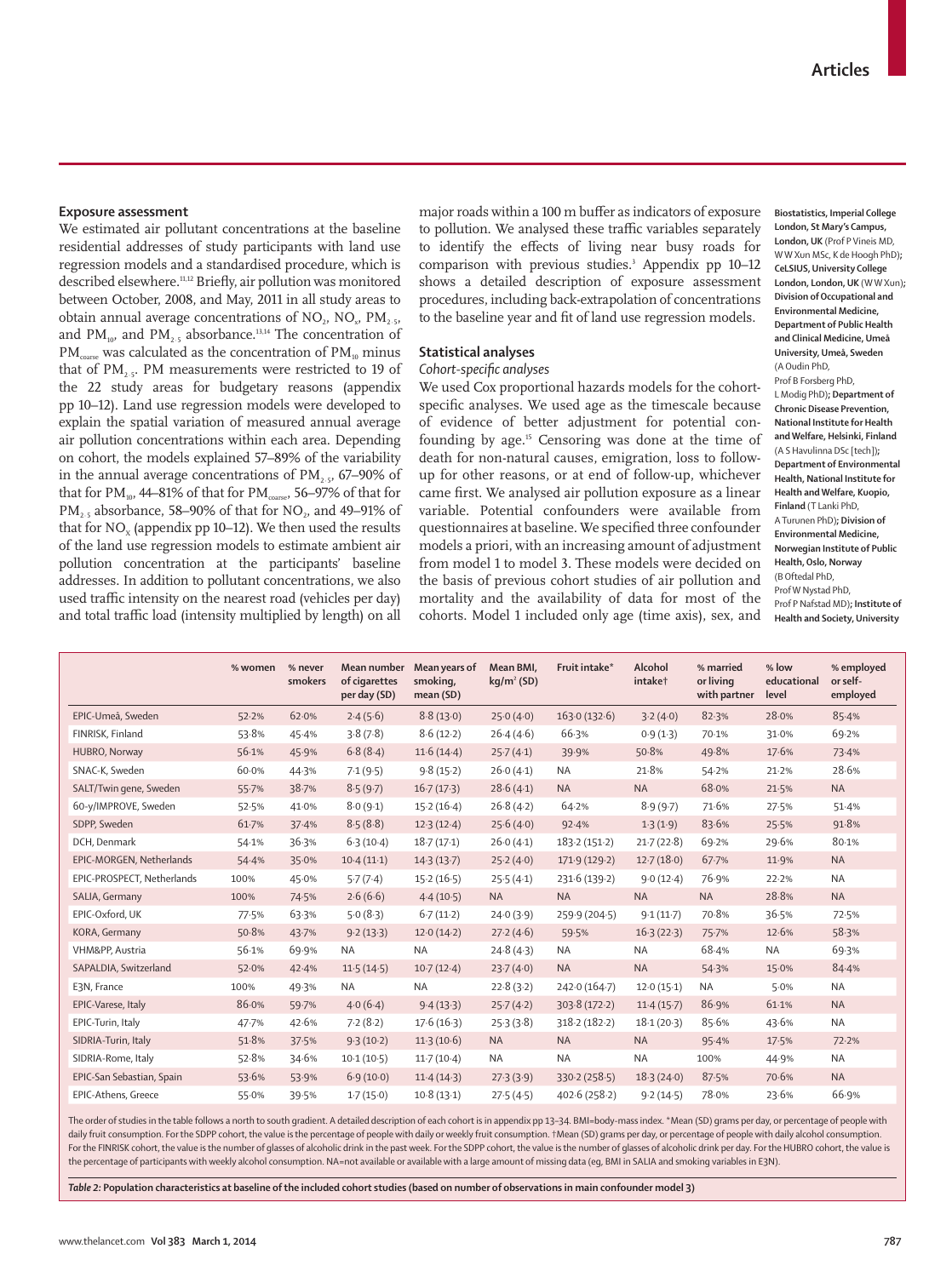|                            | $N^*$         | PM <sub>2.5</sub> , $\mu q/m^3$ ,<br>mean (SD) | $PM_{2.5}$<br>absorbance,<br>$10^{-5}$ m <sup>-1</sup> ,<br>mean (SD) | PM <sub>10</sub> , $\mu q/m^3$ ,<br>mean (SD) | $PM_{coarse}$ , $\mu q$ /<br>$m3$ , mean<br>(SD) | $NO_{2}$ , $\mu q/m^{3}$ ,<br>mean(SD) | $NO_{v}$ , $\mu q/m^{3}$ ,<br>mean (SD) | <b>Traffic intensity</b><br>on nearest<br>road, motor<br>vehicles per<br>day, mean (SD) | Traffic intensity on<br>major roads within<br>100 m buffer, motor<br>vehicles* km/day,<br>mean (SD) |
|----------------------------|---------------|------------------------------------------------|-----------------------------------------------------------------------|-----------------------------------------------|--------------------------------------------------|----------------------------------------|-----------------------------------------|-----------------------------------------------------------------------------------------|-----------------------------------------------------------------------------------------------------|
| EPIC-Umeå, Sweden          | 22136         | <b>NA</b>                                      | <b>NA</b>                                                             | <b>NA</b>                                     | <b>NA</b>                                        | 5.2(2.5)                               | 8.7(5.7)                                | 845 (1523)                                                                              | 102(418)                                                                                            |
| FINRISK, Finland           | 10224         | 7.7(1.1)                                       | 0.9(0.2)                                                              | 14.0(3.1)                                     | 6.6(2.3)                                         | 15.3(4.8)                              | 24.2(8.8)                               | 1663 (4393)                                                                             | 630 (1517)                                                                                          |
| HUBRO, Norway              | 18102         | 8.9(1.3)                                       | 1.2(0.3)                                                              | 13.5(3.1)                                     | 4.0(2.0)                                         | 20.9(8.0)                              | 38.2(15.4)                              | 2494 (5069)                                                                             | 822 (1844)                                                                                          |
| SNAC-K, Sweden             | 2401          | 7.9(1.3)                                       | 0.8(0.2)                                                              | 16.3(6.0)                                     | 8.5(4.7)                                         | 17.3(4.8)                              | 33.2(12.3)                              | 3597 (8847)                                                                             | 2260 (3593)                                                                                         |
| SALT/Twin gene, Sweden     | 5473          | 7.3(1.3)                                       | 0.6(0.2)                                                              | 15.0(3.9)                                     | 7.3(3.0)                                         | 10.9(4.2)                              | 18.9(9.3)                               | 1471 (3400)                                                                             | 576 (1596)                                                                                          |
| 60-y/IMPROVE, Sweden       | 3612          | 7.2(1.3)                                       | 0.6(0.2)                                                              | 15.0(3.8)                                     | 7.3(2.9)                                         | $10-7(4-2)$                            | 18.6(9.4)                               | 1459 (3519)                                                                             | 509 (1449)                                                                                          |
| SDPP, Sweden               | 7408          | 6.6(1.2)                                       | 0.5(0.1)                                                              | 13.7(3.2)                                     | 6.3(2.4)                                         | 8.4(1.7)                               | 14.4(3.2)                               | 857 (1591)                                                                              | 109 (421)                                                                                           |
| DCH, Denmark               | 35458         | 11.3(0.9)                                      | 1.2(0.2)                                                              | 17.1(1.9)                                     | 5.7(1.0)                                         | $16-3(7-0)$                            | 26.6(18.3)                              | 2977 (7207)                                                                             | 1266 (1908)                                                                                         |
| EPIC-MORGEN, Netherlands   | 16446         | 16.9(0.6)                                      | 1.4(0.2)                                                              | 25.4(1.7)                                     | 8.6(1.1)                                         | 23.8(7.0)                              | 36.5(11.8)                              | 1543 (4092)                                                                             | 920 (1983)                                                                                          |
| EPIC-PROSPECT, Netherlands | 15670         | 16.8(0.5)                                      | 1.4(0.2)                                                              | 25.3(1.2)                                     | 8.5(0.7)                                         | 26.7(4.6)                              | 39.6 (10.5)                             | 1029 (3458)                                                                             | 686 (1532)                                                                                          |
| SALIA, Germany             | 4352          | 18.0(1.4)                                      | 1.5(0.4)                                                              | 27.3(2.2)                                     | 9.8(1.7)                                         | 30.0(7.8)                              | 50.7(20.4)                              | 2110 (5005)                                                                             | 846 (1981)                                                                                          |
| EPIC-Oxford, UK            | 38941         | 9.8(1.1)                                       | 1.1(0.3)                                                              | 16.1(2.0)                                     | 6.4(0.9)                                         | 24.4(7.9)                              | 40.8(15.6)                              | 1386 (4324)                                                                             | 374 (1289)                                                                                          |
| KORA, Germany              | 8399          | 13.6(0.9)                                      | 1.7(0.2)                                                              | 20.3(2.4)                                     | 6.2(1.1)                                         | 18.7(3.9)                              | 32.6(7.4)                               | 1645 (3607)                                                                             | 450 (1133)                                                                                          |
| VHM&PP, Austria            | 117824        | 13.6(1.2)                                      | 1.7(0.2)                                                              | 20.6(2.4)                                     | 6.7(0.9)                                         | 19.9(5.5)                              | 40.0(9.6)                               | 1694 (3616)                                                                             | 297 (1000)                                                                                          |
| SAPALDIA, Switzerland      | 3473 (1250)   | 17.3(1.6)                                      | 2.0(0.4)                                                              | 24.0(2.3)                                     | 6.8(1.2)                                         | 28.8(6.1)                              | 48.7(13.6)                              | 3478 (5438)                                                                             | 1099 (2095)                                                                                         |
| E3N, France                | 14313 (10915) | 15.0(1.9)                                      | 1.8(0.7)                                                              | 25.3(4.2)                                     | 8.5(2.6)                                         | 30.5(12.7)                             | 55.6(28.2)                              | 6529 (8271)                                                                             | 1228 (2758)                                                                                         |
| EPIC-Varese, Italy         | 9871          | <b>NA</b>                                      | <b>NA</b>                                                             | <b>NA</b>                                     | <b>NA</b>                                        | 43.7(17.3)                             | 86.6(41.9)                              | <b>NA</b>                                                                               | <b>NA</b>                                                                                           |
| EPIC-Turin, Italy          | 7261          | 30.1(1.7)                                      | 3.1(0.4)                                                              | 46.4(4.2)                                     | 16.4(2.7)                                        | 53.1(10.8)                             | 96.1(21.0)                              | 3905 (9195)                                                                             | 466 (914)                                                                                           |
| SIDRIA-Turin, Italy        | 5054          | 31.0(1.7)                                      | 3.2(0.4)                                                              | 48.1(4.1)                                     | 17.0(2.5)                                        | 59.8(10.5)                             | 107.3(24.1)                             | 4271 (10184)                                                                            | 805 (1372)                                                                                          |
| SIDRIA-Rome, Italy         | 9177          | 19.4(1.8)                                      | 2.7(0.5)                                                              | 36.5(5.0)                                     | 16.7(3.4)                                        | 39.1(9.1)                              | 82.1(23.9)                              | 2965 (6758)                                                                             | 1414 (2847)                                                                                         |
| EPIC-San Sebastian, Spain  | 7464          | <b>NA</b>                                      | <b>NA</b>                                                             | <b>NA</b>                                     | <b>NA</b>                                        | 23.8(6.6)                              | 47.1(12.5)                              | <b>NA</b>                                                                               | 673 (2614)                                                                                          |
| EPIC-Athens, Greece        | 4192          | 20.4(2.6)                                      | 2.3(0.5)                                                              | 45.2(13.7)                                    | 20.7(2.6)                                        | 37.9(13.7)                             | 75.2 (40.8)                             | 9034 (12466)                                                                            | 11000 (15000)                                                                                       |
|                            |               |                                                |                                                                       |                                               |                                                  |                                        |                                         |                                                                                         |                                                                                                     |

NA=not available. \*Number of observations without missing values in any confounder variable of model 3 (main model). Numbers in brackets in this column represent observations for which particulate matter data were available.

Table 3: Descriptions of the different pollutants and two traffic intensity indicators at participant addresses in each cohort





calendar time (year[s] of enrolment). Model 2 added individual level variables: smoking status (never, former, or current), smoking intensity, smoking duration, environmental tobacco smoke, intake of fruit and vegetables, alcohol consumption (linear and squared term), body-mass index (BMI; linear and squared term), educational level (low, medium, or high), occupational class (white or blue collar classification), employment status, and marital status. Model 3 added area-level socioeconomic status variables (mostly mean income of the neighbourhood or municipality).

We chose model 3 as the main confounder model. Only participants with complete information for this model's variables were included in the main analyses.

Threshold analyses were done by consecutively including participants who had exposure estimates below prespecified thresholds in the analyses (eg, starting at 25  $\mu$ g/m<sup>3</sup> [the European annual mean limit value], 20  $\mu$ g/m<sup>3</sup>, 15  $\mu$ g/m<sup>3</sup>, and 10  $\mu$ g/m<sup>3</sup> for PM<sub>2-5</sub>). Concentrations based on the ESCAPE measurement period were used for these threshold analyses. We studied the shape of the association between each pollutant and mortality within each cohort by inputting the exposure term as a natural cubic spline with three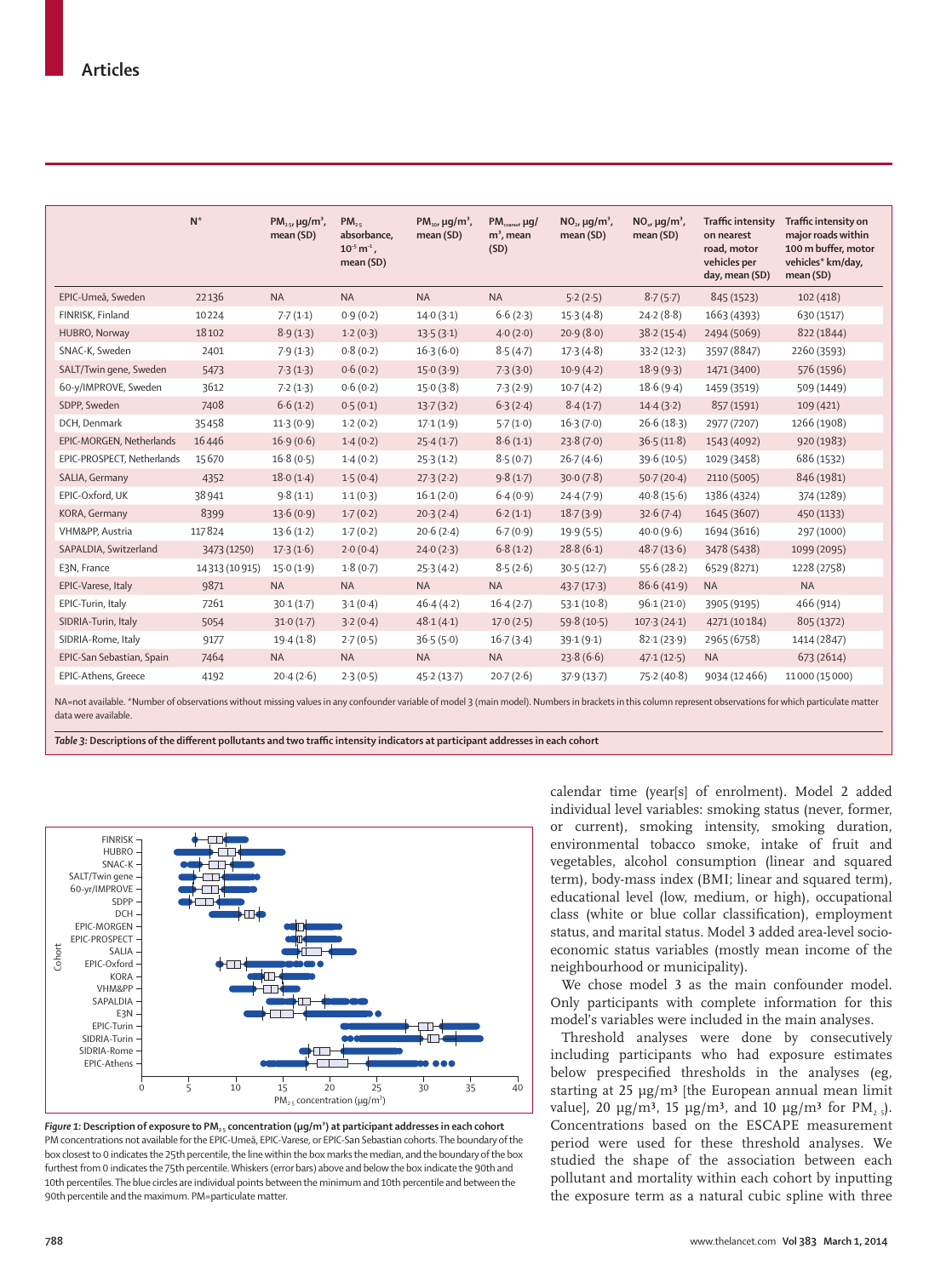**of Oslo, Oslo, Norway** (P Nafstad)**; Institute of** 

equally spaced inner knots, and by comparing the model fit of the linear and the spline models through a likelihood-ratio test.

To disentangle the effects of different pollutants, we included two pollutants simultaneously in an analysis. We did these two-pollutant models for  $PM_{2.5}$ ,  $PM_{coarse}$ , and NO<sub>2</sub>, and limited them to cohort study areas for which the estimated correlation between two pollutants at the participant addresses was less than 0·7.

In sensitivity analyses, we added prevalent hypertension, physical activity, and two additional classical cardiovascular risk factors—prevalent diabetes and cholesterol concentration—to model 3. We used extended confounder models in sensitivity analyses because some potential effects of air pollution might be mediated by these factors.

We used stratified analyses to investigate effect modification by prespecified variables: age during followup (<60, 60–75, or  $\geq$ 75 years), sex, smoking status, educational level, fruit intake  $\left($  <150, 150–300, or  $\geq$ 300 g per day), and BMI (<25, 25–30, or ≥30 kg/m<sup>2</sup>).

We tested whether back-extrapolation of the concentrations to the baseline year had any effect on the results. We did sensitivity analyses restricted to participants who did not move during follow-up. We used random effects of the spatial area units in each cohort to check for spatial clustering of residuals of the models.

All cohort-specific analyses were done in STATA versions 10–12, except for models with random effects, for which we used R software, version 2.11–2.15.

#### *Meta-analysis*

We did meta-analyses of cohort-specific effect estimates with the DerSimonian-Laird method with random effects.<sup>16</sup> We calculated hazard ratios (HRs) and 95% CIs for fixed increments that were chosen to cover the range

in concentrations within the different cohorts and to keep increments broadly comparable between pollutants. We analysed the two traffic indicator variables in combination with background NO<sub>2</sub> concentration.

We quantified heterogeneity between cohorts by the  $I<sup>2</sup>$ statistic and tested it with the  $\chi^2$  test from Cochran's *Q* statistic.17

We tested effect modification with a meta-analysis of the pooled estimates from the different strata and by computing the  $\chi^2$  test of heterogeneity. We investigated whether effect estimates differed for cohorts for which the amount of variance explained by the land use regression model cross-validation was smaller or larger than 60% (since 60% was assumed to be an acceptable amount of explained variance, and the median explained variance by cross-validation was 62%).

All tests were two-sided and p values less than 0·05 were judged to be significant. We used STATA version 12.1 for all meta-analyses.

#### **Role of the funding source**

The sponsor of the study had no role in study design, data collection, data analysis, data interpretation, or writing of the report. The authors had full access to all the data in the study and had final responsibility for the decision to submit for publication.

#### **Results**

The total study population consisted of 367 251 participants contributing 5 118 039 person-years at risk (average follow-up  $13.9$  years [range  $6.5-18.6$  years]), of whom 29 076 died from natural causes during follow-up (table 1). Cohorts were mainly recruited in the 1990s, and differed in the number of participants, the mean baseline age, availability of confounders, and percentage

|                                                      | <b>Number</b><br>of cohorts | Model 1*            | Model 2*            | Model $3^*$         | model 3 | p value for $I^2$ (p value) $\dagger$ |
|------------------------------------------------------|-----------------------------|---------------------|---------------------|---------------------|---------|---------------------------------------|
| $PM_{2.5}$                                           | 19‡                         | $1.18(1.08-1.30)$   | $1.09(1.03 - 1.14)$ | $1.07(1.02 - 1.13)$ | 0.02    | 0(0.95)                               |
| $PM_{2c}$ absorbance                                 | 19‡                         | $1.11(1.04-1.18)$   | $1.04(0.99 - 1.09)$ | $1.02(0.97 - 1.07)$ | 0.38    | 0(0.99)                               |
| $PM_{10}$                                            | 19‡                         | $1.12(1.03-1.21)$   | $1.05(1.01-1.10)$   | $1.04(1.00-1.09)$   | 0.08    | 0(0.61)                               |
| $PM_{\text{coarse}}$                                 | 19‡                         | $1.14(1.03-1.26)$   | $1.05(0.99 - 1.12)$ | $1.04(0.98-1.10)$   | 0.22    | 32.3(0.09)                            |
| NO <sub>2</sub>                                      | 22                          | $1.06(1.02 - 1.10)$ | $1.02(0.99 - 1.04)$ | $1.01(0.99 - 1.03)$ | 0.18    | 0.7(0.45)                             |
| NO <sub>x</sub>                                      | 22                          | $1.06(1.03 - 1.09)$ | $1.03(1.00-1.05)$   | $1.02(1.00-1.04)$   | 0.08    | 22.1(0.17)                            |
| Traffic intensity on the nearest road                | 20                          | $1.02(1.00-1.03)$   | $1.01(0.99 - 1.02)$ | $1.01(1.00-1.03)$   | 0.19    | 20.4(0.20)                            |
| Traffic intensity on major roads within 100 m buffer | 21                          | $1.03(1.00-1.07)$   | $1.02(0.98 - 1.05)$ | $1.01(0.98 - 1.05)$ | 0.49    | 28.4(0.11)                            |

Data are HR (95% CI), unless indicated otherwise. HRs are presented for the following increments: 5 μg/m<sup>3</sup> for PM<sub>2</sub>, 10<sup>-s</sup> m<sup>-1</sup> for PM<sub>12</sub>, absorbance, 10 μg/m<sup>3</sup> for PM<sub>12</sub>, 5 μg/m<sup>3</sup> for PM<sub>12</sub> PMcoarse, 10 µg/m<sup>3</sup> for NO<sub>2</sub>, 20 µg/m<sup>3</sup> for NO<sub>2</sub>, 5000 motor vehicles per day for the traffic intensity on the nearest road, and 4000000 motor vehicles\*m per day for the total traffic load on all major roads within a 100 m buffer. Only observations with complete information for model 3 variables were included in the analyses. The number of observations in particulate matter and NO<sub>2</sub> or NO<sub>2</sub> analyses were the same for the different confounder models: 322 159 and 367 251, respectively. HR=hazard ratio. \*Model 1 was adjusted for sex and calendar time; model 2 was adjusted as in model 1, but also adjusted for smoking status, smoking intensity, smoking duration, environmental tobacco smoke, fruit intake, vegetables intake, alcohol consumption, body-mass index (BMI), educational level, occupational class, employment status, and marital status; and model 3 was adjusted as in model 2 but also adjusted for area-level socioeconomic status. †*P* and Cochran's test for heterogeneity for model 3 of effect estimates between cohorts. ‡Particulate matter not available for EPIC-Umeå, EPIC-Varese, and EPIC-San Sebastian. For E3N and SAPALDIA, particulate matter was available for part of the cohort (see table 3). §Not available for EPIC-Varese and EPIC-San Sebastian. ||Not available for EPIC-Varese.

Table 4: Results of random-effects meta-analyses for the association between natural cause mortality and exposure to air pollution and traffic **intensity indicators (using main confounder models 1, 2, and 3)**

**Environmental Medicine**  (Prof U De Faire PhD, J Penell PhD, M Korek MSc, Prof G Pershagen MD)**, Department of Medical Epidemiology and Biostatistics**  (Prof N L Pedersen PhD)**, Department of Molecular Medicine and Surgery** (Prof C-G Östenson PhD)**, and Ageing Research Center, Department of Neurobiology, Care Sciences and Society**  (L Fratiglioni PhD)**, Karolinska Institutet, Stockholm, Sweden; Section for Epidemiology, Department of Public Health, Aarhus University, Aarhus C, Aarhus, Denmark** (K Overvad PhD)**; Department of Environmental Science, Aarhus University, Roskilde, Denmark** (T Ellermann PhD)**; Department of Epidemiology, Julius Centre for Health Sciences and Primary Care, University Medical Centre Utrecht, Utrecht, Netherlands** (Prof P H Peeters PhD, B Brunekreef)**; Department of Epidemiology and Biostatistics, School of Public Health, Faculty of Medicine, Imperial College, London, UK** (P H Peeters)**; Institute of Epidemiology I, Helmholtz Zentrum München, German Research Centre of Environmental Health, Neuherberg, Germany**  (J Heinrich PhD)**; Cancer Epidemiology Unit, Nuffield Department of Clinical Medicine, University of Oxford, Oxford, UK** (Prof T Key DPhil)**; Agency for Preventive and Social Medicine, Bregenz, Austria** (H Concin MD, G Nagel)**; Swiss Tropical and Public Health Institute, Basel, Switzerland** (A Ineichen BSc, E Schaffner MSc, Prof N Probst-Hensch PhD, Prof N Künzli PhD, C Schindler PhD, T Schikowski PhD, M Adam PhD, H Phuleria PhD, M-Y Tsai PhD)**; University of Basel, Basel, Switzerland** (A Ineichen, E Schaffner, N Probst-Hensch, N Künzli, C Schindler, T Schikowski, M Adam, H Phuleria, M-Y Tsai)**; Inserm, Centre for Research in Epidemiology and Population Health, U1018, Nutrition, Hormones and Women's Health Team, Villejuif, France**  (A Vilier MSc, F Clavel-Chapelon PhD)**;** 

**University Paris Sud, UMRS 1018, F-94805, Villejuif, France**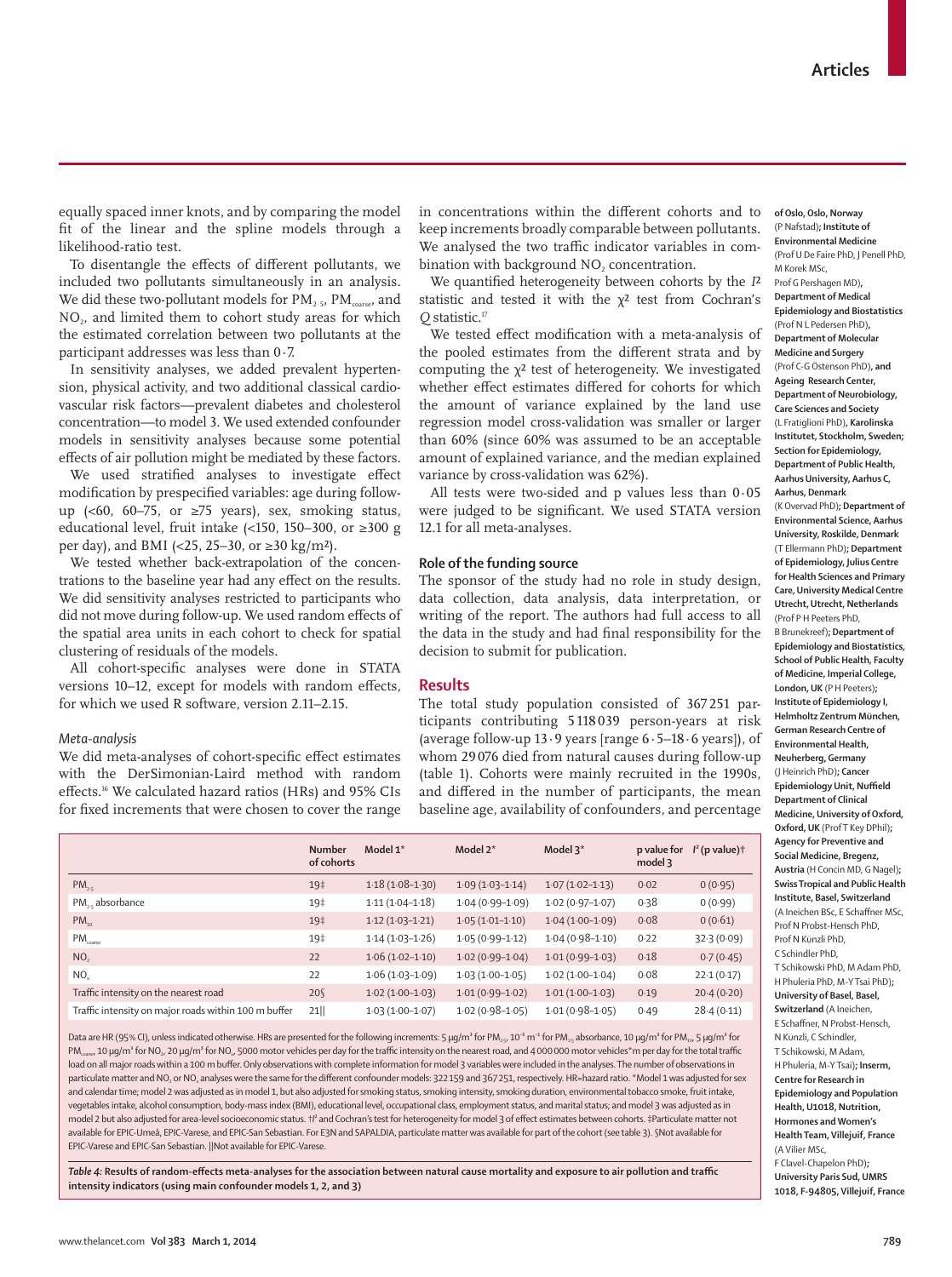(A Vilier, F Clavel-Chapelon)**; Institut Gustave Roussy, F-94805, Villejuif, France** (A Vilier, F Clavel-Chapelon)**; French Institute for Public Health Surveillance (InVS), Saint-Maurice, France**  (C Declercq MD)**; Epidemiology and Prevention Unit, Fondazione IRCCS Istituto Nazionale dei Tumori, Milan, Italy** (S Grioni BSc, V Krogh MD)**; Department of Environmental and Occupational Health Sciences, University of Washington, Seattle, WA, USA**  (M-Y Tsai)**; Human Genetics Foundation – HuGeF, Turin, Italy** (F Ricceri PhD)**; Unit of Cancer Epidemiology, AO Citta' della Salute e della Scienza-University of Turin and Centre for Cancer Prevention, Turin, Italy** (C Sacerdote PhD, C Galassi MD, E Migliore MSc)**; Environmental Health Reference Centre—Regional Agency for Environmental Prevention of Emilia-Romagna, Modena, Italy** (A Ranzi PhD)**; Public Health Division of Gipuzkoa, Basque Government, Gipuzkoa, Spain** (I Tamayo, P Amiano, M Dorronsoro)**; and Hellenic Health Foundation, Athens, Greece** (M Katsoulis MSc, Prof A Trichopoulou PhD) Correspondence to: Dr Rob Beelen, Institute for Risk Assessment Sciences, Utrecht University, PO Box 80178, 3508 TD Utrecht, Netherlands

See **Online** for appendix

**r.m.j.beelen@uu.nl**



#### Figure 2: Adjusted association between natural cause mortality and exposure to PM<sub>1×</sub> and NO<sub>2</sub> (with main model 3)—results from cohort-specific analyses **and random-eff ects meta-analyses**

(A) Exposure to PM<sub>25</sub>. (B) Exposure to NO<sub>2</sub>. HR=hazard ratio. HRs are presented per 5 μg/m<sup>3</sup> for PM<sub>25</sub> and per 10 μg/m<sup>3</sup> for NO<sub>2</sub>. The number of observations was 322 159 in the PM<sub>25</sub> analysis and 367 251 in the NO<sub>2</sub> analysis. Particulate matter concentrations were not available for the EPIC-Umeå, EPIC-Varese, or EPIC-San Sebastian cohorts. For E3N and SAPALDIA, particulate matter concentrations were available for part of the cohort.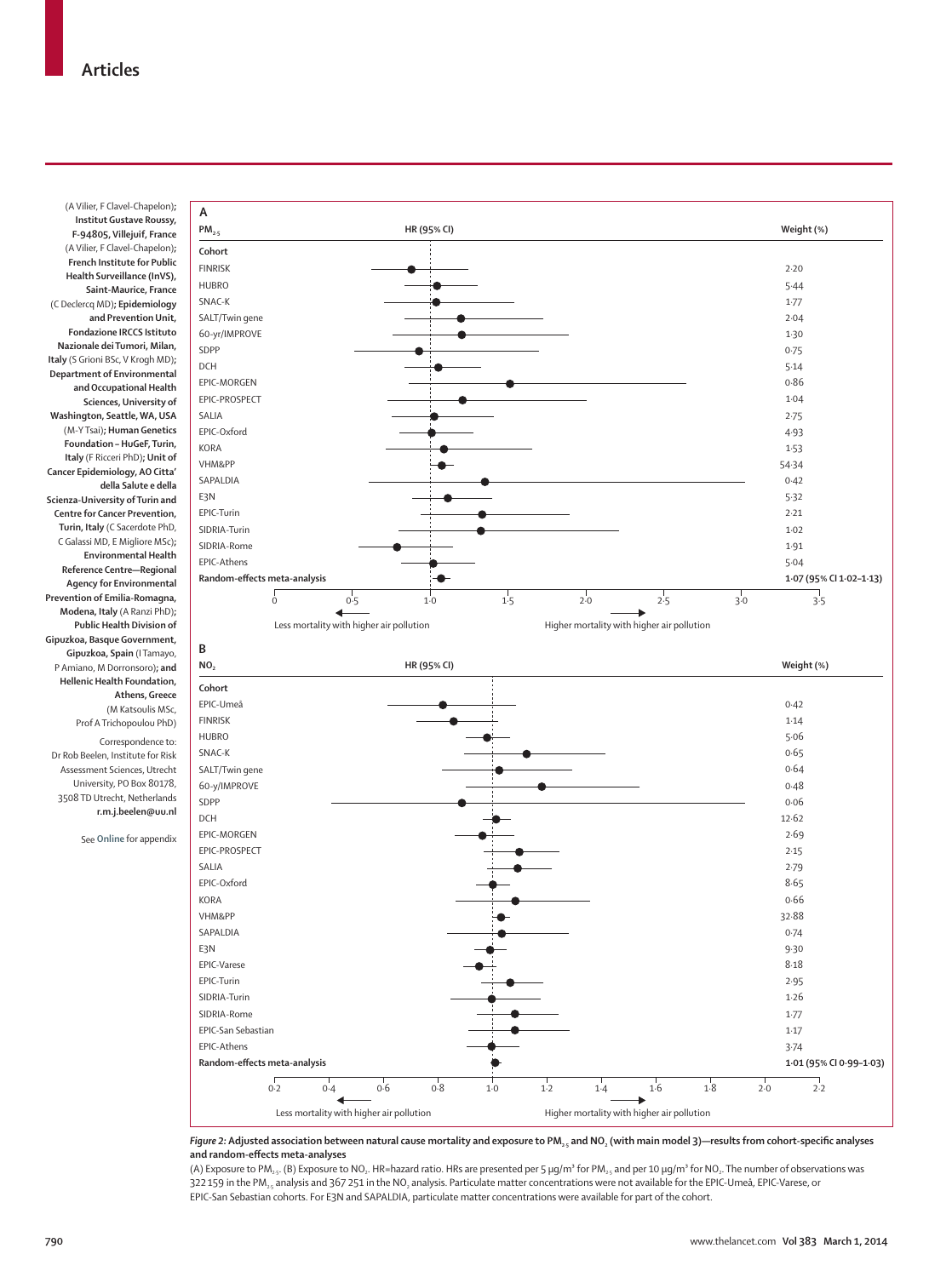www.thelancet.com**Vol 383 March 1, 2014 791**

of non-movers during follow-up (table 2 and appendix pp 13–34). Age, sex, smoking status, and socioeconomic status (at an area level) were available for all cohorts. Smoking intensity and duration were available as continuous variables for all cohorts, except for VHM&PP and E3N. VHM&PP had data for occupation and employment status, but not for education. On average, we had complete confounder information for 90·3% of the participants.

Concentrations of air pollutants varied between and within study areas (table 3, figure 1, and appendix pp 35–38) and increased from northern to southern Europe cohorts. The average NO<sub>2</sub> concentration ranged from  $5.2 \text{ µg/m}^3$ (EPIC-Umeå) to  $59.8 \text{ µg/m}^3$  (SIDRIA-Turin), and the average PM<sub>2.5</sub> concentration from 6.6  $\mu$ g/m<sup>3</sup> (SDPP) to 31·0 μg/m<sup>3</sup> (SIDRIA-Turin; table 3). Median differences between area-specific 10th and 90th percentiles were 17.6 μg/m<sup>3</sup> for NO<sub>2</sub> concentrations and  $3.3 \text{ µg/m}^3$  for  $PM_{2.5}$  concentrations (figure 1). Correlations between exposure measures were generally greater than 0·5 (appendix pp 39–44).

We recorded raised risks for all exposures to air pollutants, with a statistically significant increased pooled risk for PM<sub>2-5</sub> per 5 μg/m<sup>3</sup> (1.07, 95% CI 1.02-1.13,  $p=0.02$ ; table 4, figure 2, and appendix pp 45–50). HRs for confounder model 1 (adjusted only for calendar year and sex) were highest for all pollution indicators, and decreased after adjustment for individual level confounders (table 4). Sensitivity analyses showed that smoking variables were especially responsible for this decrease. Inclusion of arealevel socioeconomic status variables (in model 3) led to only a small further decrease in HRs (table 4).

No heterogeneity between individual cohort effect estimates was recorded since the *I*² statistic was 0 or small (table 4).

In threshold analyses, for PM<sub>2-5</sub>, pooled HRs remained statistically significantly raised when only participants with concentrations below 25  $\mu$ g/m<sup>3</sup> and 20  $\mu$ g/m<sup>3</sup> were included. Below 15  $\mu$ g/m<sup>3</sup>, the HR was raised but not significantly so (table 5). This finding is complemented by the results of the spline models, which showed that the association did not deviate significantly from a linear association (appendix pp 51).

Pooled effect estimates for  $PM<sub>2.5</sub>$  in two-pollutant models adjusted for  $NO<sub>2</sub>$  (14 cohorts) and  $PM<sub>coarse</sub>$ (16 cohorts) did not differ from the single-pollutant models (table 6).  $PM_{\text{coarse}}$  effects adjusted for  $PM_{2.5}$ (11 cohorts) were reduced to unity.  $NO<sub>2</sub>$  effect estimates were not affected by  $PM_{2.5}$  (14 cohorts), but were reduced by  $PM_{\text{coarse}}$  (11 cohorts), in two-pollutant analyses (table 6).

The pooled HR for  $PM_{2.5}$  without the influential VHM&PP cohort, which was defined as having a weight greater than 50% in meta-analysis (figure 2), was similar  $(1.07, 95\% \text{ CI } 0.99 - 1.15)$  to the pooled HR for PM<sub>2.5</sub> in the main analysis  $(1.07, 1.02 - 1.13)$ . A sensitivity analysis restricting the VHM&PP study population to the participants included after 1990 (similar to other cohorts)

|                | Number of<br>cohorts | Number of<br>observations | HR (95% CI)         | HR (95% CI) based on all<br>participants (no threshold)<br>in the same cohorts* |
|----------------|----------------------|---------------------------|---------------------|---------------------------------------------------------------------------------|
| $10 \mu q/m^3$ | 9                    | 68527                     | $1.02(0.87-1.19)$   | $1.06(1.00-1.13)$                                                               |
| $15 \mu q/m^3$ | 11                   | 241293                    | $1.04(0.98 - 1.11)$ | $1.07(1.01 - 1.13)$                                                             |
| $20 \mu g/m^3$ | 17                   | 304759                    | $1.07(1.01-1.13)$   | $1.06(1.01-1.12)$                                                               |
| $25 \mu g/m^3$ | 17                   | 309310                    | $1.06(1.00-1.12)$   | $1.06(1.01-1.12)$                                                               |
| No threshold   | 19 (all)             | 322159                    | $1.07(1.02 - 1.13)$ | $1.07(1.02 - 1.13)$                                                             |

At the threshold of 10 μg/m<sup>3</sup>, FINRISK, HUBRO, SNAC-K, SALT/Twin gene, 60-y/IMPROVE, SDPP, DCH, EPIC-Oxford, and VHM&PP were included. At the 15 μg/m<sup>3</sup> threshold, the same studies were included, with the addition of KORA and E3N. At the 20 and 25 μg/m<sup>3</sup> thresholds, all the aforementioned studies were included, with the addition of EPIC-MORGEN, EPIC-PROSPECT, SALIA, SAPALDIA, SIDRIA-Rome, and EPIC-Athens. HRs are presented per 5 μg/m³ for PM<sub>25</sub>. HR=hazard ratio. \*Example of reading the table: nine cohorts contributed to the 10 μg/m<sup>3</sup> threshold analysis, providing an HR of 1·02. When the same nine cohorts were used for a standard analysis (disregarding thresholds ie, including all participants), the HR was 1·06.

*Table 5:* **Results from random-eff ects meta-analyses for the adjusted association between natural cause mortality and exposure to PM2·5 below various threshold values**

|                                  | One-pollutant model | Two-pollutant model | Number of cohorts |
|----------------------------------|---------------------|---------------------|-------------------|
| $PM_{2x}$                        |                     |                     |                   |
| Adjusted for NO,*                | $1.07(1.01 - 1.13)$ | $1.06(0.98-1.15)$   | 14                |
| Adjusted for PM                  | $1.08(1.02 - 1.14)$ | $1.07(1.01 - 1.14)$ | 16                |
| $PM_{coarse}$                    |                     |                     |                   |
| Adjusted for NO <sub>2</sub> ‡   | $1.06(0.96 - 1.18)$ | $1.07(0.94 - 1.21)$ | 11                |
| Adjusted for PM <sub>1.5</sub> + | $1.04(0.97-1.12)$   | $1.01(0.92 - 1.11)$ | 16                |
| NO <sub>2</sub>                  |                     |                     |                   |
| Adjusted for PM, x*              | $1.01(0.99 - 1.04)$ | $1.01(0.97 - 1.05)$ | 14                |
| Adjusted for PM                  | $1.01(0.97 - 1.05)$ | $0.98(0.93 - 1.03)$ | 11                |

Data are HR (95% CI), unless otherwise indicated. HR=hazard ratio. HRs are presented for the following increments: 5 μg/m<sup>3</sup> for PM<sub>25</sub> and PM<sub>coarse</sub>, and 10 µg/m<sup>3</sup> for NO<sub>2</sub>. The analyses were limited to studies for which correlation between two pollutants was less than 0·7. \*Included studies: FINRISK, HUBRO, SALT/Twin gene, 60-yr/IMPROVE, SDPP, DCH, EPIC-MORGEN, EPIC-PROSPECT, KORA, VHM&PP, E3N, SIDRIA-Turin, SIDRIA-Rome, and EPIC-Athens. †Included studies: FINRISK, HUBRO, SALT/Twin gene, 60-yr/IMPROVE, SDPP, DCH, EPIC-MORGEN, EPIC-PROSPECT, EPIC-Oxford, KORA, VHM&PP, SAPALDIA, E3N, EPIC-Turin, SIDRIA-Turin, and EPIC-Athens. ‡Included studies: FINRISK, HUBRO, SNAC-K, SALT/Twin gene, 60-yr/IMPROVE, SDPP, EPIC-PROSPECT, EPIC-Oxford, EPIC-Turin, SIDRIA-Turin, and EPIC-Athens.

Table 6: Results from random-effects meta-analyses from one-pollutant and two-pollutant models for **adjusted association between natural-cause mortality and various pollutants**

resulted in a slightly higher pooled HR for  $PM_{2.5}$  of  $1.08$ (95% CI 1·01–1·15).

Additional adjustment for hypertension, physical activity, diabetes, and cholesterol did not change pooled HRs compared with those for the main model (appendix pp 52).

Back-extrapolation for NO<sub>2</sub> was possible in most cohorts, whereas for seven cohorts spread over Europe backextrapolation for  $PM_{10}$  was possible.  $PM_{2.5}$  monitoring in Europe was not available for the baseline periods. Cohort size-weighted average  $PM_{10}$  concentrations decreased for the seven cohorts with historical  $PM_{10}$  data and were 34 $\cdot$ 8 μg/m<sup>3</sup> at baseline and 22 $\cdot$ 2 μg/m<sup>3</sup> in 2008–11. HRs did not differ between the back-extrapolated concentrations at baseline in the year of recruitment and the concentrations based on 2008–11 measurements. The pooled HR for backextrapolated  $PM_{10}$  concentrations based on the difference method was  $1.07$  (95% CI  $0.94-1.21$ ), whereas the pooled HR for back-extrapolated  $PM_{10}$  concentrations based on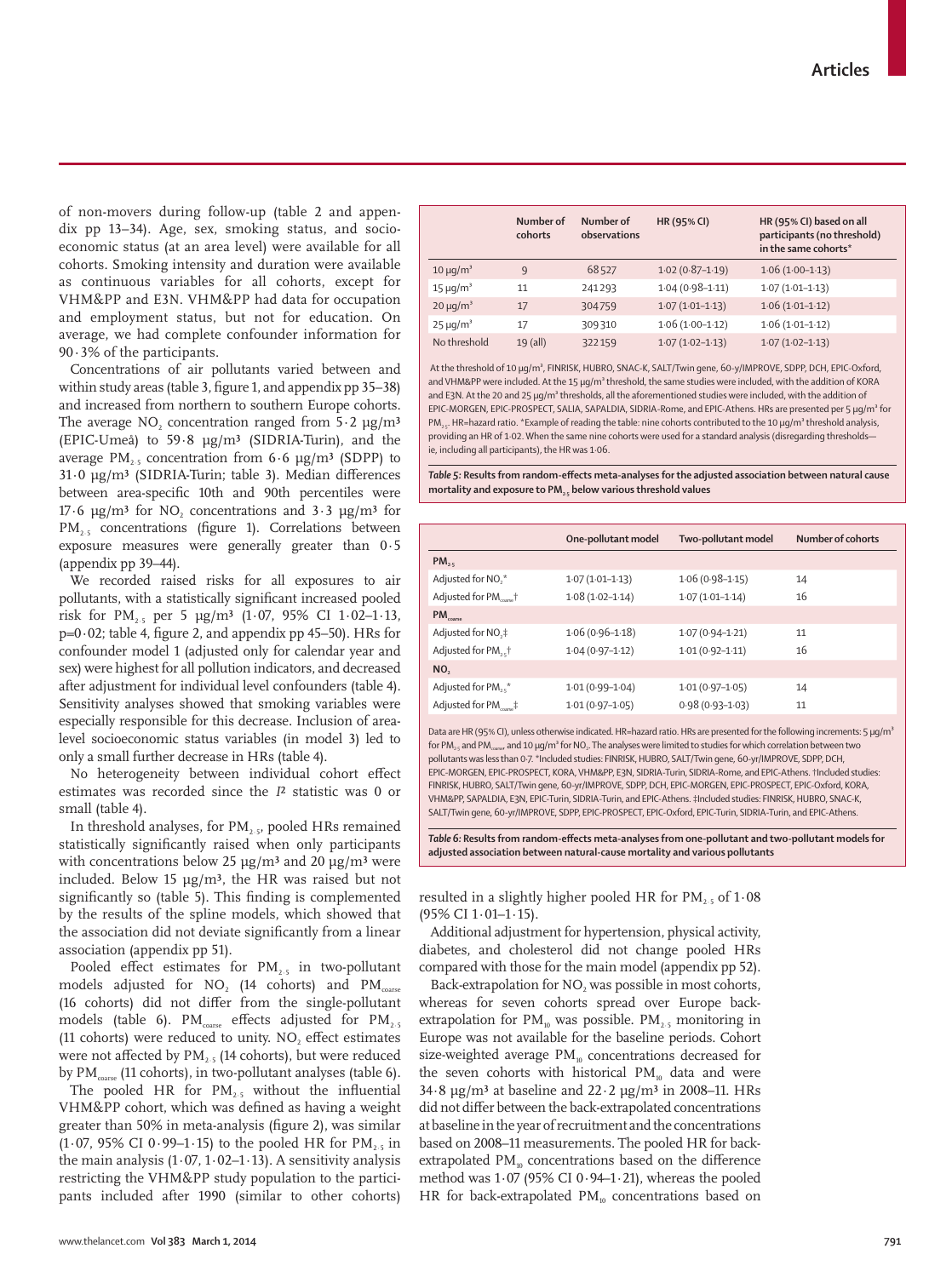the ratio method was  $1.04$  (0.96–1.13)—essentially the same as the  $1.04$  (0.93-1.16) for the main ESCAPE exposure for these seven cohorts  $(p=0.93)$ . Analyses restricted to participants who did not move during followup in the 14 cohorts with moving information available (on average 66·4% of the participants did not move during follow-up) resulted in a slightly higher pooled HR for  $PM_{2.5}$ of 1·10 (95% CI 1·02–1·20) than the HR from the main analysis for the same 14 cohorts including all participants  $(1.06, 1.00-1.12)$ . HRs for PM<sub>2-5</sub> with and without random effects were similar:  $1.08$  (95% CI  $1.00-1.16$ ) with random effects, and  $1.07$  (0.98–1.15) without random effects (available for 15 cohorts).

Pooled HRs for  $PM_{2.5}$  differed significantly between men and women in the cohorts that included both sexes. HRs were raised in men (1·14, 95% CI 1·04–1·24) but not in women  $(0.99, 0.92 - 1.07; p=0.02)$ , with no heterogeneity between individual cohort effect estimates within each sex stratum (p value for women= $0.77$ ; p value for men=0·38). Most of the cohorts contained roughly the same percentage of men and women (table 2) and the results did not change when the analysis was restricted to these cohorts. No statistically significant effect modification occurred for the other assessed characteristics (appendix pp 53). PM<sub>25</sub> effect estimates were similar for the six cohorts for which the amount of variance explained by land use regression model cross-validation was smaller than 60% (1·07, 95% CI 1·01–1·14) and for the 13 cohorts for which it was larger than  $60\%$  (1 $\cdot$ 07,  $0.97-1.17$ ; p= $0.92$ ).

#### **Discussion**

Long-term exposure to  $PM_{2.5}$  was associated with naturalcause mortality in many European cohort studies, with no indication of heterogeneity between individual cohort effect estimates. Associations remained raised and statistically significant over concentration ranges well below the existing European annual mean limit value of 25 μg/m³ (European Commission air quality standards).

ESCAPE is the first multicentre study of long-term exposure to air pollution and mortality, covering a large study population in different settings across Europe. Exposure assessment and statistical analyses were highly standardised (panel).

Although we recorded a decrease in HRs between models adjusted only for calendar year and sex compared with those adjusted for individual confounders, HRs of the main model remained stable with use of more extended sets of confounders, including hypertension and physical activity, diabetes and cholesterol, and arealevel socioeconomic status. Confounder control was at least as intense as in previous studies, including the large US American Cancer Society study.<sup>18</sup> However, residual confounding by, for example, smoking, can never be excluded completely. The  $PM_{2.5}$  HR for neversmokers (1 $\cdot$ 05, 95% CI 0 $\cdot$ 98-1 $\cdot$ 12) was similar to the overall HR of  $1.07$  ( $1.02-1.13$ ; p= $0.65$ ).

In this Article, we report associations for natural-cause mortality. Cause-specific results from ESCAPE analyses will be published and discussed separately. Briefly, increased effect estimates for  $PM<sub>2.5</sub>$  were recorded for lung cancer incidence19 (HR 1·18, 95% CI 0·96–1·46, per 5 μg/m³), and stroke mortality, but not for ischaemic heart disease or respiratory mortality.

Most, but not all, studies showed statistically significant associations between  $PM_{2.5}$  or  $PM_{10}$  and all-cause or natural-cause mortality.<sup>2,20</sup> Effect estimates differed substantially across studies. The American Cancer Society study recorded an effect estimate of  $1.06$  (95% CI 1·02–1·11) per 10  $\mu$ g/m<sup>3</sup> PM<sub>2·5</sub> for all-cause mortality.<sup>18</sup> A recent meta-analysis of mortality and long-term exposure to air pollution showed a random effects summary estimate for all-cause mortality of  $1.06$  (95% CI  $1.04-1.08$ ) per 10  $\mu$ g/m<sup>3</sup> PM<sub>2</sub>.<sub>5</sub>.<sup>20</sup> Expressed per 10  $\mu$ g/m<sup>3</sup>, for PM<sub>2.5</sub> our effect estimate is  $1.13$  ( $1.01-1.25$ ), and is somewhat higher than the combined estimate from previous studies, although the confidence intervals do overlap widely. Our higher estimate is possibly related to the fact that we analysed within-area rather than between-area contrasts in pollution related to the decision to not pool data, which could have led to some loss of statistical power. However, with use of a strictly standardised protocol, we achieved many of the advantages that a pooled analysis would have had. Additionally, our approach allows us to use optimised cohort-specific confounder models. An analysis within the American Cancer Society study population in Los Angeles County (CA, USA) also reported larger effect estimates than the overall between-area analyses.<sup>21</sup> We used 2008-11 air pollution data to develop our exposure models, which we applied to the participants' baseline addresses (1985–2007, with most studies starting in the mid-1990s). Four studies in the Netherlands, Italy (Rome), the UK, and Canada (Vancouver) have shown that during periods of about 10 years and longer, existing land use regression models predicted historic spatial contrasts well.<sup>22-25</sup> Furthermore, sensitivity analyses with  $PM_{10}$  concentrations backextrapolated to the baseline year resulted in similar pooled HRs as with the non-back-extrapolated concentrations, which shows that HRs with the present exposures were not inflated. Pooled effect estimates for  $PM_{2.5}$  in two-pollutant models adjusted for NO<sub>2</sub> and  $PM_{\text{coarse}}$  did not differ from the single-pollutant  $PM_{2.5}$ effect estimates, which suggests an independent effect of PM<sub>2-5</sub> exposure on mortality.

Effect estimates for the more traffic-related air pollutants  $NO<sub>2</sub>$  and  $PM<sub>2.5</sub>$  absorbance, and the two traffic indicator variables, were raised slightly, although mostly not statistically significantly. Our effect estimates for NO<sub>2</sub> (1.01, 95% CI 0.99-1.03) and  $PM_{2.5}$  absorbance (1.02,  $0.97-1.07$ ) were lower than pooled effect estimates in two recent reviews.<sup>20,26</sup> In these reviews, expressed per  $1 \mu g/m^3$ elemental carbon, which is equivalent to our increment for  $PM_{2.5}$  absorbance, pooled effect estimates were 1.06

For more on the **European Commission air quality standards** see http://ec.europa. eu/environment/air/quality/ standards.htm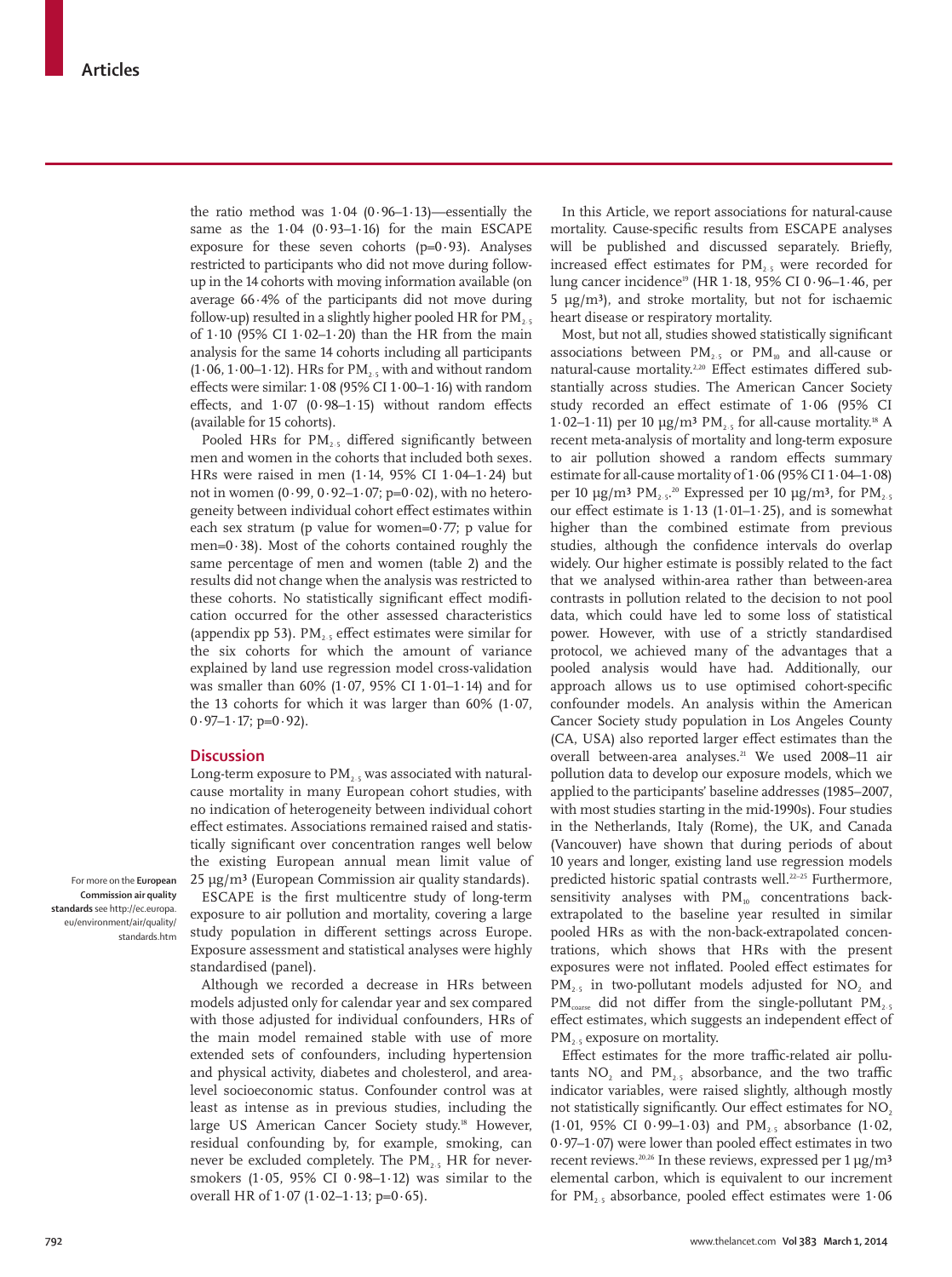(95% CI 1·05–1·07) and 1·06 (1·04–1·09).<sup>20,26</sup> For NO<sub>2</sub>, the pooled estimate per 10 μg/m<sup>3</sup> was  $1.06$  ( $1.03-1.08$ ).<sup>21</sup>

The health effects of coarse particles have attracted renewed attention because tailpipe emissions have been reduced, and therefore non-tailpipe emissions, such as tyre or brake wear, are becoming more important. Little evidence exists for an association between mortality and long-term exposure to coarse particles.' However, only a few studies have been done, which did not take into account small-scale spatial variation. We noted very scarce evidence for an increased risk of mortality in relation to  $PM_{\text{conv}}$ . The small effect estimate for  $PM_{\text{conv}}$ was reduced to essentially unity after adjustment for  $PM_{2.5}$ , which is consistent with findings from the Nurses' Health study.<sup>27</sup>

 $PM<sub>2.5</sub>$  was the pollutant that was most consistently associated with natural-cause mortality in our study. A range of predictor variables explained the spatial variation of  $PM_{2.5}$  in ESCAPE study areas, including not only traffic variables but also population density, industrial sources, urban green space, and elevation (the latter two variables were negatively associated with air pollution concentrations).<sup>11</sup> This finding suggests that the effect of  $PM_{2.5}$  in our study is caused not only by traffic emissions but also by other factors. By contrast, the spatial variation in  $PM_{2.5}$  absorbance was explained more exclusively by traffic variables.<sup>11</sup>

The absence of statistically significant heterogeneity across cohorts supports the use of one risk estimate for health effect assessment across Europe. Our effect estimate was two-times bigger than the relative risk used in the recent Aphekom project to estimate years of life lost in a series of European cities.<sup>28</sup> Although this result could be interpreted to mean that such published impact assessments are seriously underestimating the risk, we would like to point out that a recent meta-analysis supported the use of the relative risk estimate used in Aphekom,<sup>20</sup> and our results should be interpreted in the light of the wider published literature.

Several plausible biological pathways whereby air pollutants could affect mortality have been investigated. The main pathway is probably that fine particles can lead to systemic inflammatory and oxidative stress responses.<sup>2</sup> One recent study has shown an association between black carbon and telomere length—a measure of biological ageing.<sup>29</sup>

We found no effect modification by smoking status, education level, fruit intake, or BMI, as reported in some previous studies. $^2$  We did find that pooled HRs for PM $_{\text{2-5}}$ were raised in men but not in women. Sex-stratified results in previous studies have varied, although risks do tend to be higher for men, as we noted in our study.<sup>8,18</sup> No explanation for such sex differences has yet been proposed. We studied effect modification by various factors that might be associated with sex, such as smoking status, educational level, fruit intake, and BMI, but no effect modification was recorded that could

#### *Panel:* **Research in context**

#### **Systematic review**

We reviewed the published scientific literature up to May, 2007, when we submitted our grant proposal to the European Union. We searched PubMed for articles and reviews published in English with search terms "air pollution and mortality" and "ambient air and mortality". A brief description of the findings of our scientific literature review was part of the study proposal. Additionally, four coauthors of this Article, including RB and GH, did a new systematic review that has recently been published.<sup>20</sup> For this review, we did a search in the Medline and Scopus databases with the search terms "air pollution", "cohort", and "mortality" until January, 2013 . The results of this review were also used to place our findings in context with previous studies. At the time of inception of our study, some studies had already shown associations between long-term exposure to air pollution and mortality, but they had limitations, including small size of some cohort studies, poor retrospective exposure assessment, and no or scarce information about potential confounders.

#### **Interpretation**

Our study supports the association between long-term exposure to ambient particulate matter air pollution and mortality, even at concentrations below the existing European Union limit values. Our study overcomes several limitations of previous studies, since it has a large sample size, broad European coverage, retrospective exposure assessment, and contains adjustment for a wide range of potential confounder variables. Particulate matter air pollution is ubiquitous and, on the basis of our results, further reductions in particulate matter air pollution can be expected to reduce the mortality risk.

potentially explain the sex differences that we recorded in our study.

For  $PM<sub>2.5</sub>$ , HRs remained statistically significantly raised when only participants with concentrations below 20 μg/m³ were included. The current European annual mean limit value for  $PM_{2.5}$  is 25 μg/m<sup>3</sup>. Our findings suggest that significant adverse health effects occur at concentrations well below accepted limits. The WHO air quality guideline for annual mean  $PM_{2.5}$  is 10  $\mu$ g/m<sup>3</sup> and our findings support the idea that significant health benefits can be achieved by moving towards that guideline. The  $PM_{2.5}$  threshold analysis focused on the concentration distributions in 2008–11 and not on cumulative exposures during the follow-up periods because no historical  $PM_{2.5}$  records are available in the study areas. Therefore, the thresholds in the analyses might represent slightly higher thresholds over the follow-up periods. In the seven cohorts for which we had data,  $PM_{10}$  concentrations had decreased from baseline to the ESCAPE measurement period by 12  $\mu$ g/m<sup>3</sup>. If the ratio of  $PM_{2.5}$  to  $PM_{10}$  has not changed, this figure translates into a roughly 8  $\mu$ g/m<sup>3</sup> decrease in PM<sub>2</sub>.5 concentration.30 Previous analyses suggested a monotonic (eg, linear or log-linear) concentration response association between long-term exposure to  $PM_{2.5}$  and mortality risk, without an apparent threshold below which there is no risk.<sup>2</sup>

In conclusion, our findings show that long-term exposure to fine particulate air pollution is associated with natural-cause mortality, even at concentration ranges well below the present European annual mean limit value.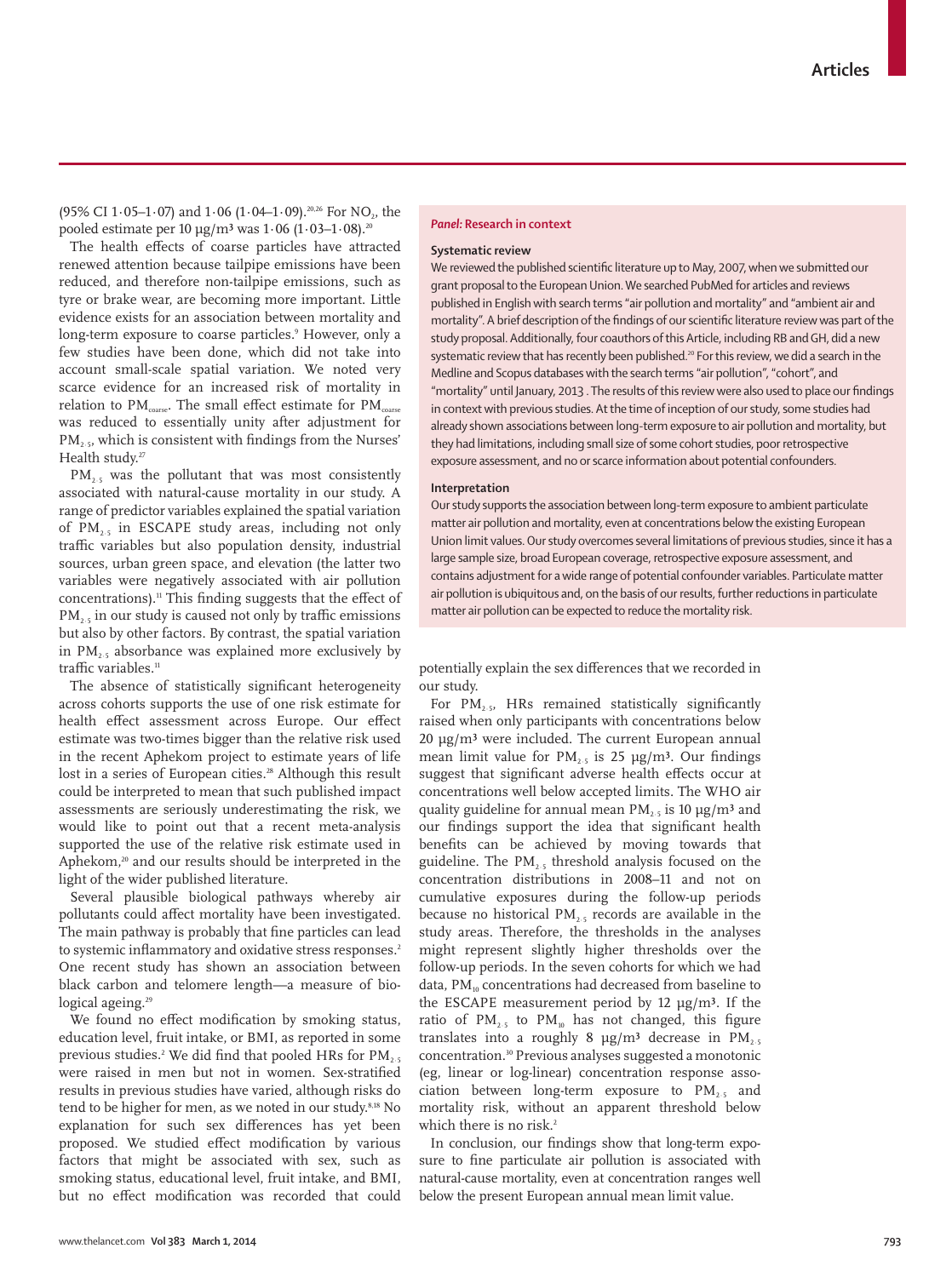#### **Contributors**

RB contributed to the study design, exposure assessment, statistical script, and data analyses, and drafted the report. OR-N and KK contributed to the study design. MS and GW contributed to the statistical script and data analyses. ZJA contributed to the study design, statistical script, and data analyses. BH contributed to the statistical script and provided local cohort data. ESa, CSc, TS, and MA contributed to the statistical script. PF, MN, LM, MKo, KTE, TE, ME, KM, MW, KdH, AI, HP, CdQ, M-YT, and AR contributed to exposure assessment. PV contributed to the design and provided local cohort data. WWX contributed to the design and data analyses. KD contributed to the design, exposure assessment, statistical script, and data analyses. AO, ATu, BO, JP, ESc, AV, SG, FR, EM, IT, and MKa contributed to the data analyses. BF, ASH, WN, PN, UDF, NLP, C-GO, LF, GP, KO, PHP, BB-d-M, UK, JH, TK, AP, HC, NP-H, NK, FCC, VK, CSa, FF, PA, MD, and ATr provided local cohort data. TL contributed to exposure assessment and provided local cohort data. DS, RH, CG, GC, and CB contributed to exposure assessment and data analyses. KW contributed to exposure assessment, statistical script, and data analyses. GN contributed to data analyses and provided local cohort data. BB contributed to the design and drafted the report. GH contributed to the design, statistical script, and drafted the report. All authors contributed to critical reading of, and commented on, the report, helped to interpret the data, and approved the final draft.

#### **Conflicts of interest**

We declare that we have no conflicts of interest.

#### **Acknowledgments**

The research leading to these results has received funding from the European Community's Seventh Framework Program (FP7/2007-2011) under grant agreement number 211250. For the Finnish part, additional funding came from the Academy of Finland (project number 129317). Mortality, area-level socioeconomic status, and building data were provided by Statistics Finland. For HUBRO, the data collection was done as part of the Oslo Health Study 2000-2001 and financed by the Norwegian Institute of Public Health, the University of Oslo, and the Municipality of Oslo. Financial support for the combined work with the Stockholm studies was provided by the Swedish Environmental Protection Agency, the Swedish Heart-Lung Foundation, and the Swedish Council for Working Life and Social Research. The Swedish Ministry for Higher Education financially supports the Swedish Twin Register. SALT was supported by the Swedish Council for Working Life and Social Research and a grant from the National Institutes of Health (AG-08724). TwinGene was supported by the Swedish Research Council (M-2005-1112), GenomEUtwin (EU/QLRT-2001-01254; QLG2-CT-2002-01254), NIH DK U01-066134, The Swedish Foundation for Strategic Research, and the Heart and Lung Foundation (grant no. 20070481). The EPIC-MORGEN and EPIC-PROSPECT cohorts were supported by the Dutch Ministry of Public Health, Welfare and Sports, Dutch Prevention Funds, Dutch ZON (Zorg Onderzoek Nederland), and Statistics Netherlands. The baseline study and the mortality follow-up of SALIA were funded by the Ministry of the Environment of North-Rhine-Westfalia (Germany). The KORA research platform and the MONICA Augsburg studies were initiated and financed by the Helmholtz Zentrum München, German Research Centre for Environmental Health, which is funded by the German Federal Ministry of Education and Research and by the State of Bavaria. The VHM&PP is supported by the State of Vorarlberg, Austria. We thank Christian Bernhard, Elmar Bechter, Andrea Kaufmann, and Gabriela Dür from the Vorarlberg State Government. SAPALDIA received funds from The Swiss National Science Foundation (grant numbers 33CSCO-134276/1, 33CSCO-108796, 3247BO-104283, 3247BO-104288, 3247BO-104284, 3247-065896, 3100-059302, 3200-052720, 3200-042532, and 4026-028099), the Federal Office for Forest, Environment and Landscape, and several federal and cantonal authorities. The SIDRIA cohort studies were cofunded by the Italian Ministry of Health. We thank Marjan Tewis, Marieke Oldenwening, Marta Cirach Pradas, Audrey de Nazelle, Bernhard Anwander, Paolo Crosignani, Jon Wickmann, Daniela Raffaele, Marco Gilardetti, Thomas Kuhlbusch, Ulrich Quass, Mohammad Vossoughi, Simone Bucci, L-J Sally Liu, Tarja Yli-Tuomi, Pekka Taimisto, and

Arto Pennanen for their help with exposure assessment and data management within ESCAPE, and Giuseppe Costa (Turin Longitudinal Study) for his collaboration to the SIDRIA-Turin follow-up.

### **References**

- 1 Brunekreef B, Holgate ST. Air pollution and health. *Lancet* 2002; **360:** 1233–42.
- 2 Brook RD, Rajagopalan S, Pope CA, et al. Particulate matter air pollution and cardiovascular disease: an update to the scientific statement from the American Heart Association. *Circulation* 2010; **121:** 2331–78.
- 3 Beelen R, Hoek G, van den Brandt PA, et al. Long-term effects of traffic-related air pollution on mortality in a Dutch cohort. *Environ Health Perspect* 2008; **116:** 196–202.
- Nafstad P, Haheim LL, Wisloff T, et al. Urban air pollution and mortality in a cohort of Norwegian men. *Environ Health Perspect* 2004; **112:** 610–15.
- 5 Filleul L, Rondeau V, Vandentorren S, et al. Twenty five year mortality and air pollution: results from the French PAARC survey. *Occup Environ Med* 2005; **62:** 453–60.
- 6 Raaschou-Nielsen O, Andersen ZJ, Jensen SS, et al. Traffic air pollution and mortality from cardiovascular disease and all causes: a Danish cohort study. *Environ Health* 2012; **11:** 60.
- Heinrich J, Thiering E, Rzehak P, et al. Long-term exposure to  $NO<sub>2</sub>$  and PM10 and all-cause and cause-specific mortality in a prospective cohort of women. *Occup Environ Med* 2012; **70:** 179–86.
- 8 Cesaroni G, Badaloni C, Gariazzo C, et al. Long-term exposure to urban air pollution and mortality in a cohort of more than a million adults in Rome. *Environ Health Perspect* 2013; **121:** 324–31.
- 9 Brunekreef B, Forsberg B. Epidemiological evidence of effects of coarse airborne particles on health. *Eur Respir J* 2005; **26:** 309–18.
- 10 Jerrett M, Arain A, Kanaroglou P, et al. A review and evaluation of intraurban air pollution exposure models. *J Expo Anal Environ Epidemiol* 2005; **15:** 185–204.
- 11 Eeftens M, Beelen R, De Hoogh K, et al. Development of land use regression models for  $PM_{2.5}$ ,  $PM_{2.5}$  absorbance,  $PM_{10}$  and  $PM_{\text{coarse}}$  in 20 European study areas; results of the ESCAPE project. *Environ Sci Technol* 2012; **46**: 11195–205.
- 12 Beelen R, Hoek G, Vienneau D, et al. Development of  $NO<sub>2</sub>$  and  $NO<sub>x</sub>$ land use regression models for estimating air pollution exposure in 36 study areas in Europe – the ESCAPE project. *Atmos Environ* 2013; **72:** 10–23.
- Cyrys J, Eeftens M, Heinrich J, et al. Variation of NO<sub>2</sub> and NO<sub>x</sub> concentrations between and within 36 European study areas: results from the ESCAPE study. *Atmos Environ* 2012; **62:** 374–90.
- 14 Eeftens M, Tsai M, Ampe C, et al. Spatial variation of  $PM_{25}$ ,  $PM_{101}$  $\mathrm{PM}_{\mathrm{2.5}}$  absorbance and  $\mathrm{\tilde{PM}_{coarse}}$  concentrations between and within 20 European study areas and the relationship with  $NO_2$ —results of the ESCAPE project. *Atmos Environ* 2012; **62:** 303–17.
- Thiébaut ACM, Bénichou J. Choice of time-scale in Cox's model analysis of epidemiologic cohort data: a simulation study. *Stat Med* 2004; **23:** 3803–20.
- 16 DerSimonian R, Laird N. Meta-analysis in clinical trials. *Control Clin Trials* 1986; **7:** 177–88.
- 17 Higgins JPT, Thompson SG. Quantifying heterogeneity in a meta-analysis. *Stat Med* 2002; **21:** 1539–58.
- 18 Pope 3rd CA, Burnett RT, Thun MJ, et al. Lung cancer, cardiopulmonary mortality, and long-term exposure to fine particulate air pollution. *JAMA* 2002; **287:** 1132–41.
- 19 Raaschou-Nielsen O, Andersen ZJ, Beelen R, et al. Air pollution and lung cancer incidence in 17 European cohorts: prospective analyses from the European Study of Cohorts for Air Pollution Effects (ESCAPE). *Lancet Oncol* 2013; 14: 813–22.
- 20 Hoek G, Krishnan MK, Beelen R, et al. Long-term air pollution exposure and cardio-respiratory mortality. *Environ Health* 2013; **12:** 43.
- 21 Jerrett M, Burnett RT, Ma R, et al. Spatial analysis of air pollution and mortality in Los Angeles. *Epidemiology* 2005; **16:** 727–36.
- Eeftens M, Beelen R, Fischer P, Brunekreef B, Meliefste K, Hoek G. Stability of measured and modelled spatial contrasts in  $NO<sub>2</sub>$  over time. *Occup Environ Med* 2011; **68:** 765–70.
- 23 Cesaroni G, Porta D, Badaloni C, et al. Nitrogen dioxide levels estimated from land use regression models several years apart and association with mortality in a large cohort study. *Environ Health* 2012; **11:** 48.